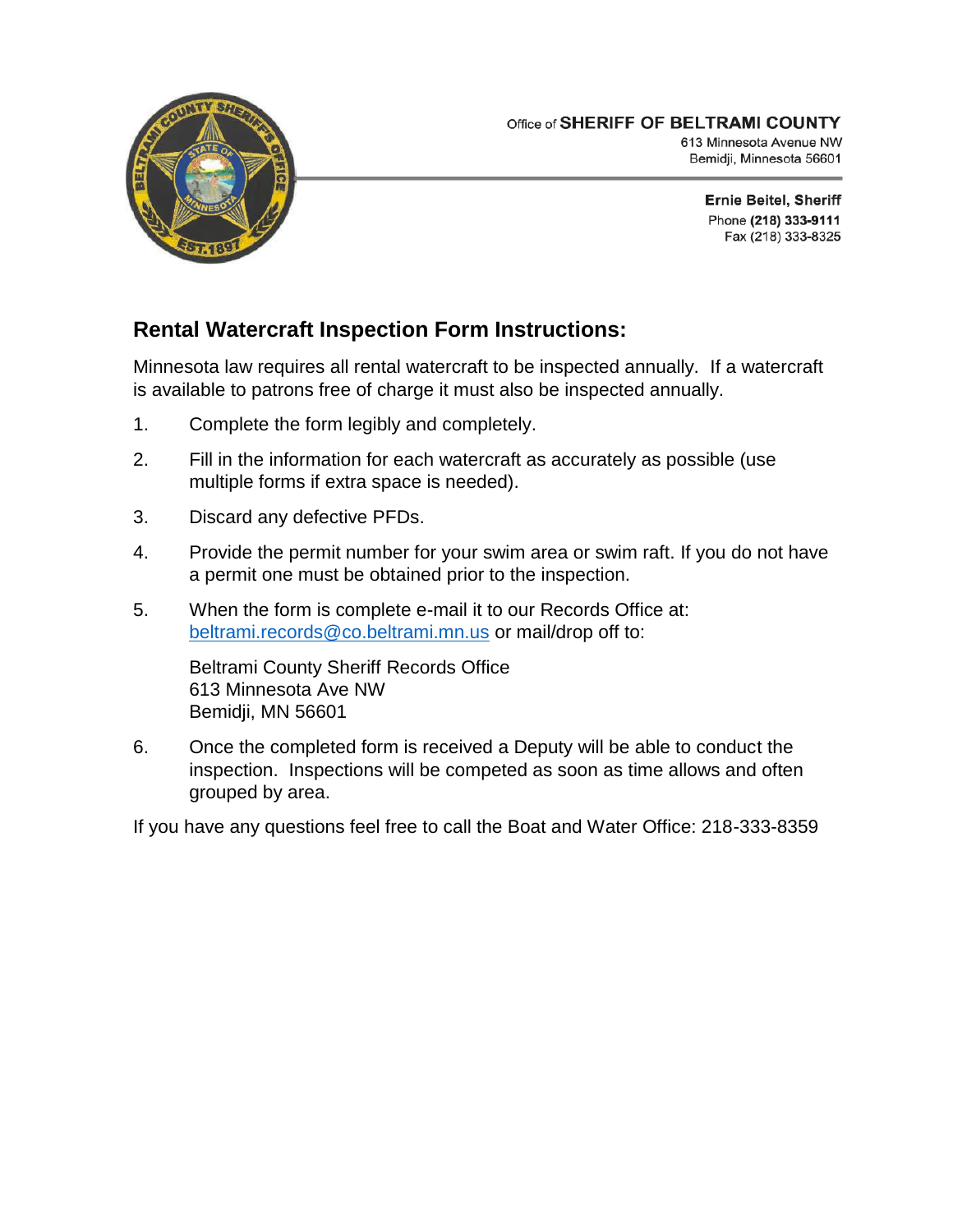

### Office of SHERIFF OF BELTRAMI COUNTY

613 Minnesota Avenue NW Bemidji, Minnesota 56601

> **Ernie Beitel, Sheriff** Phone (218) 333-9111 Fax (218) 333-8325

# **Beltrami County Rental Watercraft Inspection Form**

| <b>Date</b>         | <b>Resort Name</b> |                |
|---------------------|--------------------|----------------|
|                     |                    |                |
| <b>Owner's Name</b> | <b>Address</b>     | City/State/Zip |
|                     |                    |                |
| <b>Phone Number</b> | <b>Email</b>       |                |
|                     |                    |                |

#### **Watercraft**

| <b>License Number</b> | Length | <b>Make</b> | <b>Hull Material</b> | Type (boat, canoe, kayak, pontoon, etc) |
|-----------------------|--------|-------------|----------------------|-----------------------------------------|
|                       |        |             |                      |                                         |
|                       |        |             |                      |                                         |
|                       |        |             |                      |                                         |
|                       |        |             |                      |                                         |
|                       |        |             |                      |                                         |
|                       |        |             |                      |                                         |
|                       |        |             |                      |                                         |
|                       |        |             |                      |                                         |
|                       |        |             |                      |                                         |
|                       |        |             |                      |                                         |
|                       |        |             |                      |                                         |
|                       |        |             |                      |                                         |
|                       |        |             |                      |                                         |
|                       |        |             |                      |                                         |
|                       |        |             |                      |                                         |

#### **Personal Floatation Devices (life preservers)**

| <b>USCG Type</b> | # of Serviceable | # of Unserviceable | <b>Comments</b> |
|------------------|------------------|--------------------|-----------------|
|                  |                  |                    |                 |
|                  |                  |                    |                 |

| Swim Area<br>$Yes - permit #$<br><b>Raft/Other Structure</b><br><b>No</b>      |  |
|--------------------------------------------------------------------------------|--|
| <b>Properly Marked</b><br><b>Yes</b><br>IN/A<br>$Yes - permit #$<br> No<br>INo |  |
| <b>Additional Comments</b>                                                     |  |
|                                                                                |  |
|                                                                                |  |
|                                                                                |  |
|                                                                                |  |

| <b>Inspector's Signature</b> | <b>Date</b> | <b>Case Number</b> |
|------------------------------|-------------|--------------------|
|                              |             |                    |
|                              |             |                    |